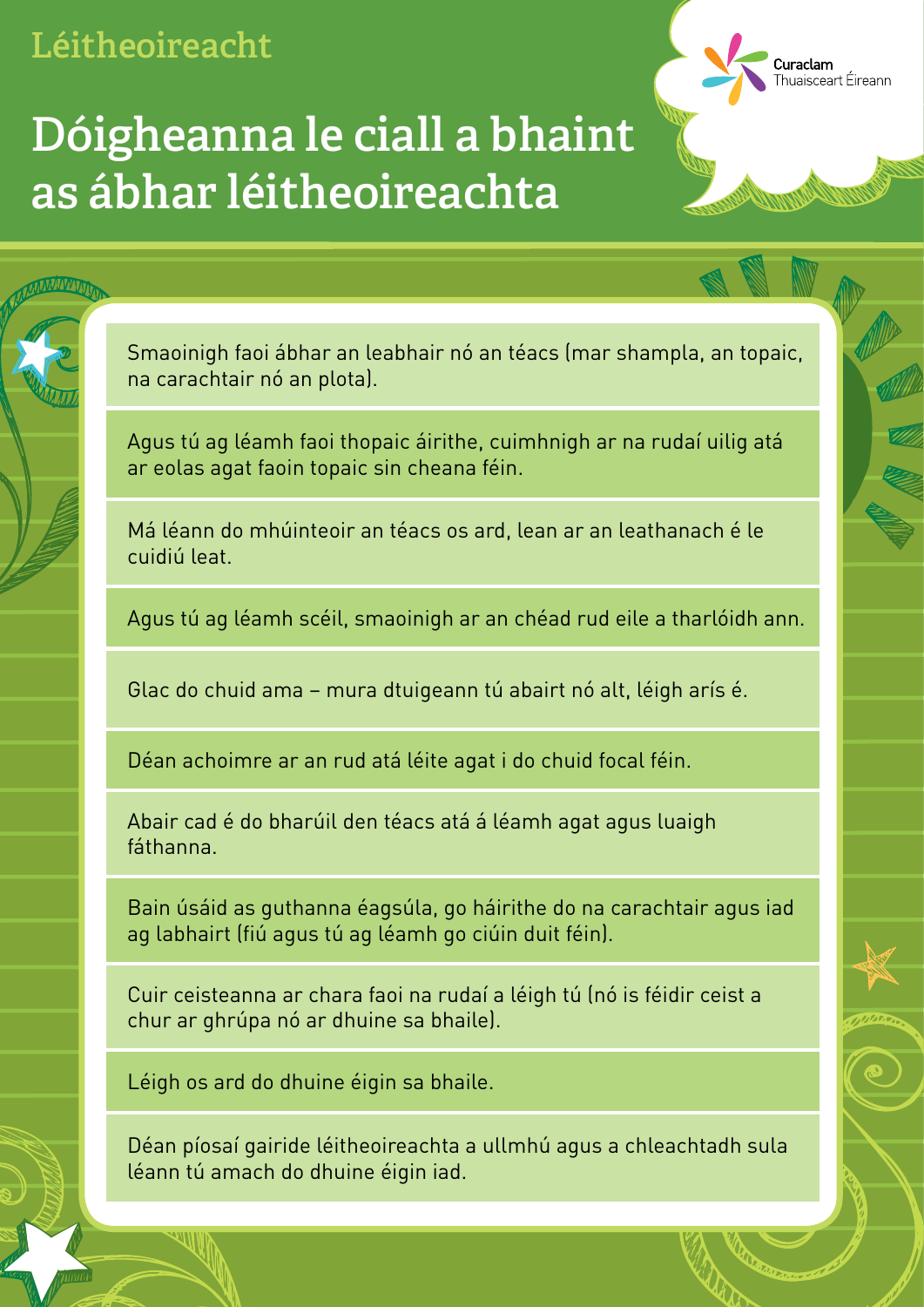# **Cuspóir an Údair**

Cuimhnigh gurb í aidhm an scríbhneora ná teachtaireacht a chur in iúl ar dhóigh áirithe.

**Curaclam**<br>Thuaisceart Éireann

Cad chuige ar roghnaigh an scríbhneoir an múnla seo?

Cad chuige ar scríobhadh an téacs agus cé air a bhfuil sé dírithe?

Smaoinigh ar fhocail a chuireann síos ar an stíl scríbhneoireachta, mar shampla foirmiúil, neamhfhoirmiúil, faisnéiseach, pearsanta, tuairisciúil, áititheach nó greannmhar.

Smaoinigh ar cad é mar a oireann an stíl scríbhneoireachta don chuspóir agus don lucht léitheoireachta.

Déan achoimre ar theachtaireacht ghinearálta an téacs, i do chuid focal féin.

Cuimhnigh go raibh fáth leis na sonraí uilig a d'úsáid an scríbhneoir sa téacs, mar shampla focail, íomhánna, dathanna agus leagan amach.

Cuardaigh abairt na topaice in alt nó i mír. Úsáideann an scríbhneoir seo le teachtaireacht a shoiléiriú.

Cad iad na rudaí a bhaineann leis na focail agus na híomhánna ar baineadh úsáid astu?

Amharc faoi choinne teicnící teanga a úsáidtear d'aonturas, mar shampla athrá le béim a chur ar an phríomhphointe nó abairtí gairide le teannas a chruthú.

Smaoinigh ar na híomhánna a bhí in úsáid. Mar shampla, cad é a thaispeántar don léitheoir? Cad é dó a seasann na híomhánna?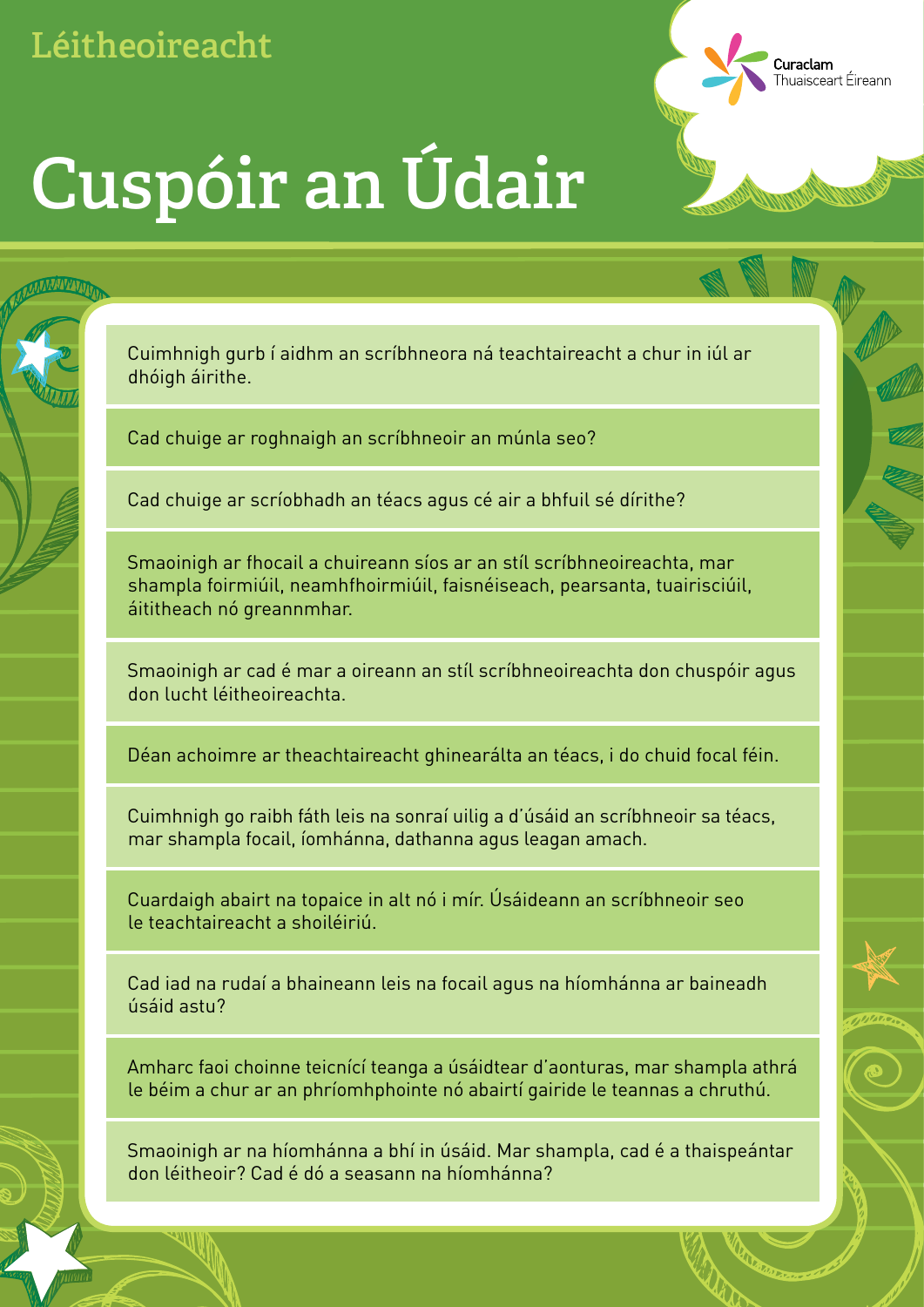Smaoinigh ar cad dó do chuid nótaí?

Smaoinigh ar cé dó do chuid nótaí?

Úsáid an leagan amach is áisiúla duit féin, mar shampla liosta, tábla nó damhánléaráid.

**Curaclam**<br>Thuaisceart Éireann

Bíodh na nótaí chomh gairid agus is féidir. Is leor cúpla focal do gach pointe.

Úsáid ceannlitreacha chun focail topaice a thagann aníos go minic a ghiorrú.

Pioc amach as an téacs eolas ar bith a bhaineann le do thasc.

Má thugann do mhúinteoir cead duit, aibhsigh nó cuir líne faoi eochairphointí i dtéacs ar bith atá in úsáid agat.

Scríobh amach pointe ar bith a bhreacann tú síos i d'fhocail féin.

Más cuidiú duit é, roinn do leathanach pointí ina rannóga sula gcuireann tú tús le do chuid nótaí.

Cuir ceannteidil ar do chuid nótaí chun iad a chur isteach i rannóga atá furasta duit a úsáid.

Breac síos cúpla focal mar achoimre ar gach alt nó rannóg téacs agus tú i mbun oibre.

Cuir do chuid smaointe féin san áireamh sna nótaí agus tú i mbun oibre. Is cuma mura mbaineann tú úsáid astu.

Má tá foinsí éagsúla in úsáid agat, cuir ceist faoin eolas atá iontu. Mar shampla, an bhfuil an rud céanna á rá sna foinsí éagsúla nó an bhfuil siad ag teacht salach ar a chéile?

Roghnaigh an t-ord is fearr chun do chuid nótaí a úsáid agus déan taifead air seo trí uimhreacha a chur taobh leis na pointí.

## **Nótaí a scríobh**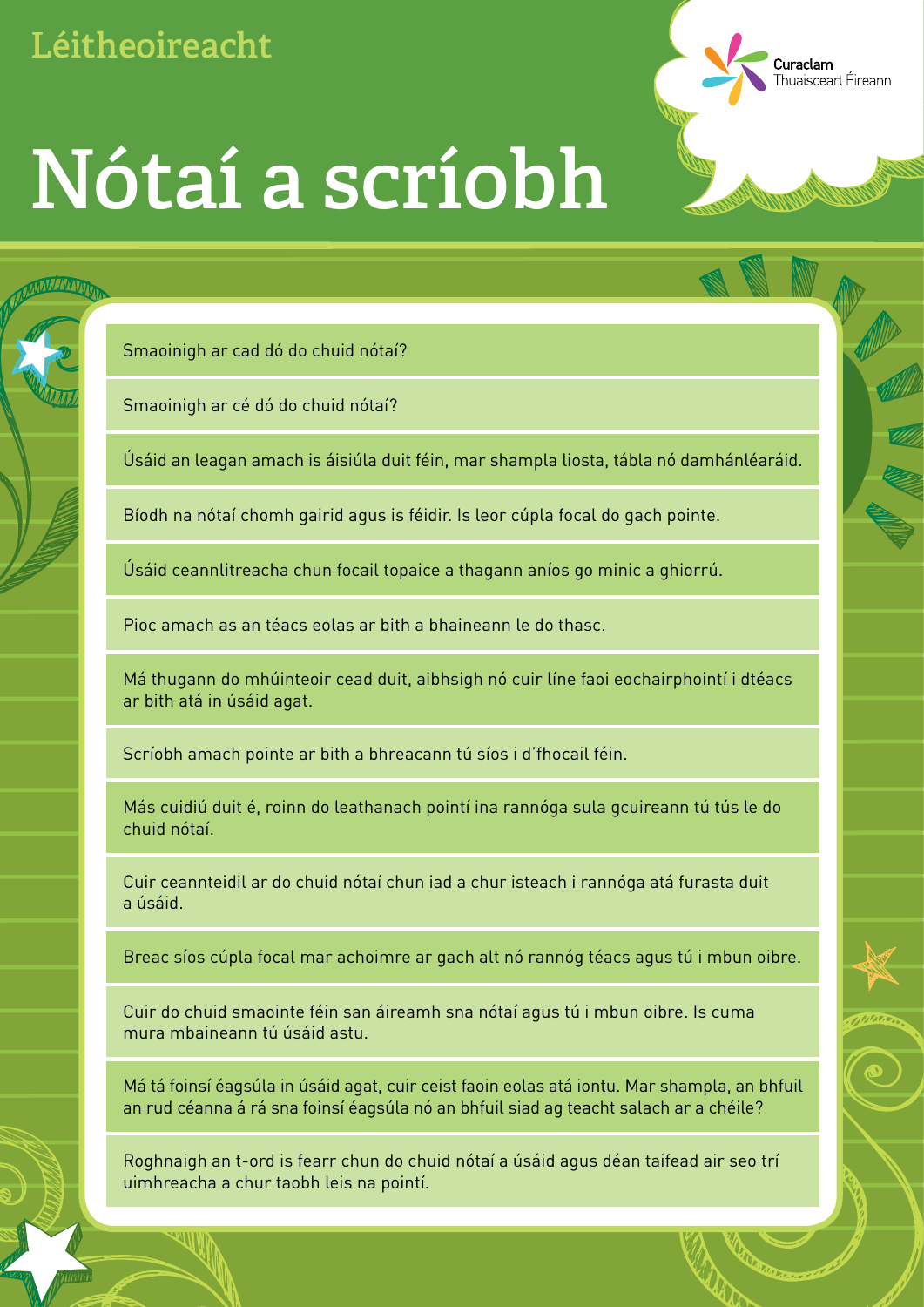Smaoinigh ar an duine a scríobh an téacs.

Smaoinigh ar an chúis ar scríobhadh an téacs.

An bhfuil sé de dhualgas ar an scríbhneoir dearcadh faoi leith a chur chun cinn?

**Curaclam**<br>Thuaisceart Éireann

Déan machnamh ar an am ar scríobhadh an téacs. Mar shampla, an bhfuil an dáta tábhachtach sa stair?

Déan nóta den mhéid atá ar eolas agat cheana féin, an rud is gá a bheith ar eolas agat agus leideanna ar bith sa téacs a líonfadh na bearnaí.

Má tá carachtar sa scéal ag labhairt, nó má tá pearsa stairiúil ag tabhairt óráide, smaoinigh ar an méid nach ndearnadh trácht air.

Nuair a chuirtear síos ar chomharthaíocht choirp chainteora, cuir ceist ort féin cad é a thugann sé le tuiscint.

Cuir le chéile giotaí eolais a chuireann síos ar iompar daoine lena oibriú amach cad é atá siad ag smaoineamh nó cad é mar a mhothaíonn siad.

Léirigh ionbhá le daoine sa téacs agus samhlaigh a gcuid smaointe, nó a gcuid mothúchán.

Déan rólghlacadh leis an téacs a imscrúdú.

Tabhair do d'aire daoine ag rá nó ag smaoineamh rud éigin nach mbeifeá ag súil leis agus cuir ceist cén fáth a ndéanfadh siad é.

Déan plé ar na cialla éagsúla is féidir a bhaint as an téacs.

Tabhair fáthanna leis an chiall a bhain tú as an téacs.

## (Tátail) **as an eolasCiall cheilte a bhaint**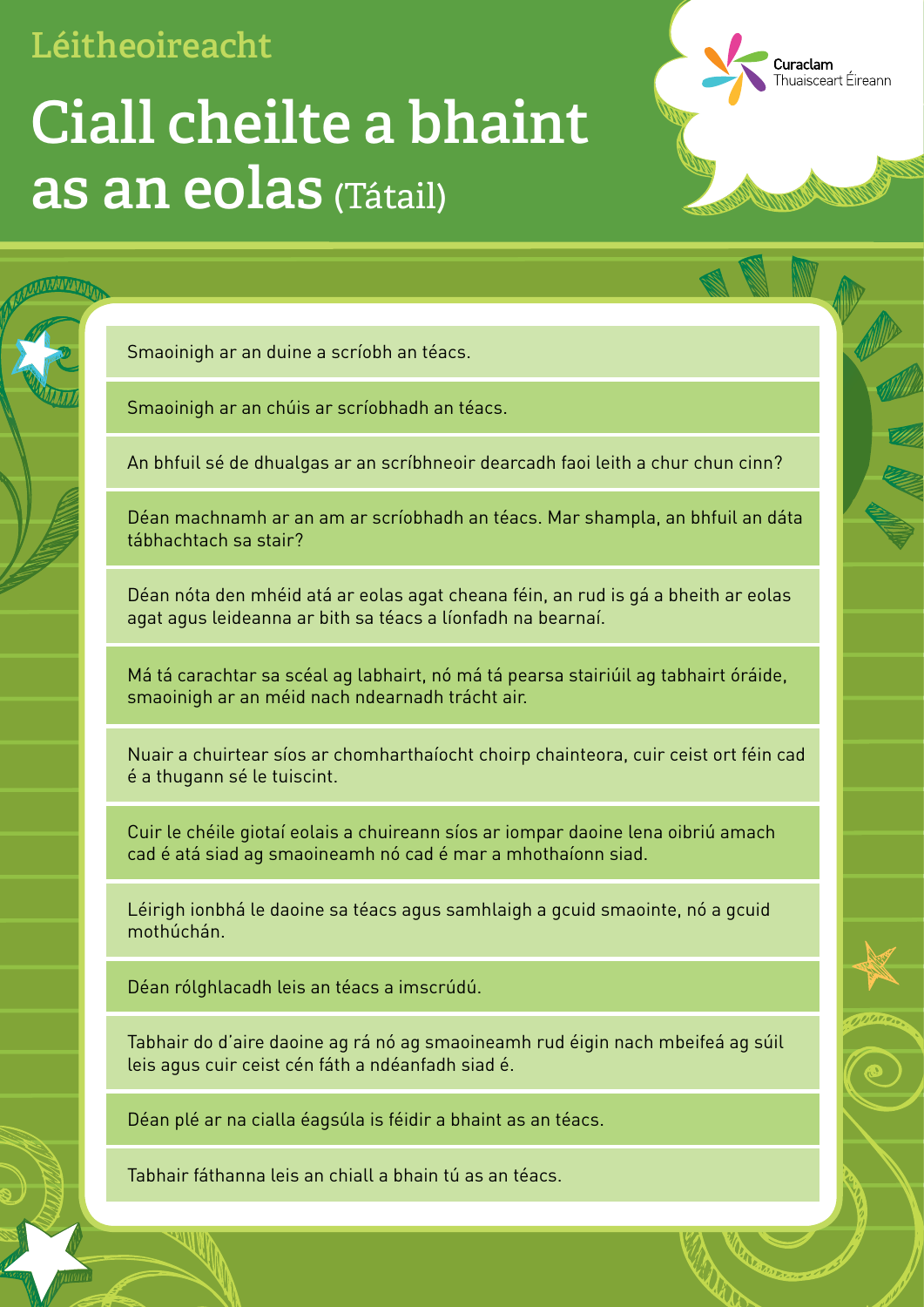## **Dul i ngleic le claontacht**

Faigh amach cuspóir na scríbhneoireachta.

Smaoinigh ar an lucht léitheoireachta ar a bhfuil an téacs dírithe.

Cuimhnigh go mbíonn seans níos fearr ann go mbeidh claonadh sa téacs más í aidhm an údair ná dearcadh ar léith a chur chun tosaigh, mar shampla, póstaer bolscaireachta ón Dara Cogadh Domhanda.

Curaclam

**Caractam**<br>Thuaisceart Éireann

Cuimhnigh gur leis an scríbhneoir an claonadh.

Cuimhnigh gur féidir leis an chlaonadh bheith an-soiléir nó ceilte.

Leis an chlaonadh a shainaithint, bí faichilleach nach mbíonn an scríbhneoir ag iarraidh dul i bhfeidhm ar an lucht léitheoireachta ar bhealach míchothrom.

Ná déan dearmad gur féidir leis an chlaonadh bheith déanta d'aonturas.

Déan machnamh cé acu an bhfuil an scríbhneoir eolach ar a chlaonadh féin nó nach bhfuil.

Leis an chlaonadh a shainaithint, smaoinigh ar dhearcthaí éagsúla faoi shaincheist agus déan seiceáil an bhfuil siad soiléir sa téacs. Mura bhfuil ach dearcadh amháin ann, tá an téacs claonta.

Fiafraigh díot féin an claonadh polaitiúil atá sa téacs – leas grúpa áirithe daoine a chur chun cinn.

Bí faichilleach ar chlaonadh áit a gcuirtear béim ar an phríomhphointe trí athrá. Sainaithin príomhfhocail agus príomhfhrásaí sa téacs a spreagann mothúcháin ar leith. Smaoinigh ar chiall na bhfocal a bhíonn in úsáid, mar shampla 'sceimhlitheoir' agus 'trodaí na saoirse'.

Ná déan dearmad nach ionann na naisc idir luchtanna léitheoireachta agus an claonadh. Mar shampla, thiocfadh le lucht léitheoireachta a bheith eolach ar chlaonadh agus iad ag iarraidh teachtaireacht a fháil atá claonta nó thiocfadh dó nach bhfuil siad eolach ar chlaonadh agus ar an dóigh a dtéann sé i bhfeidhm ar a gcuid smaointe.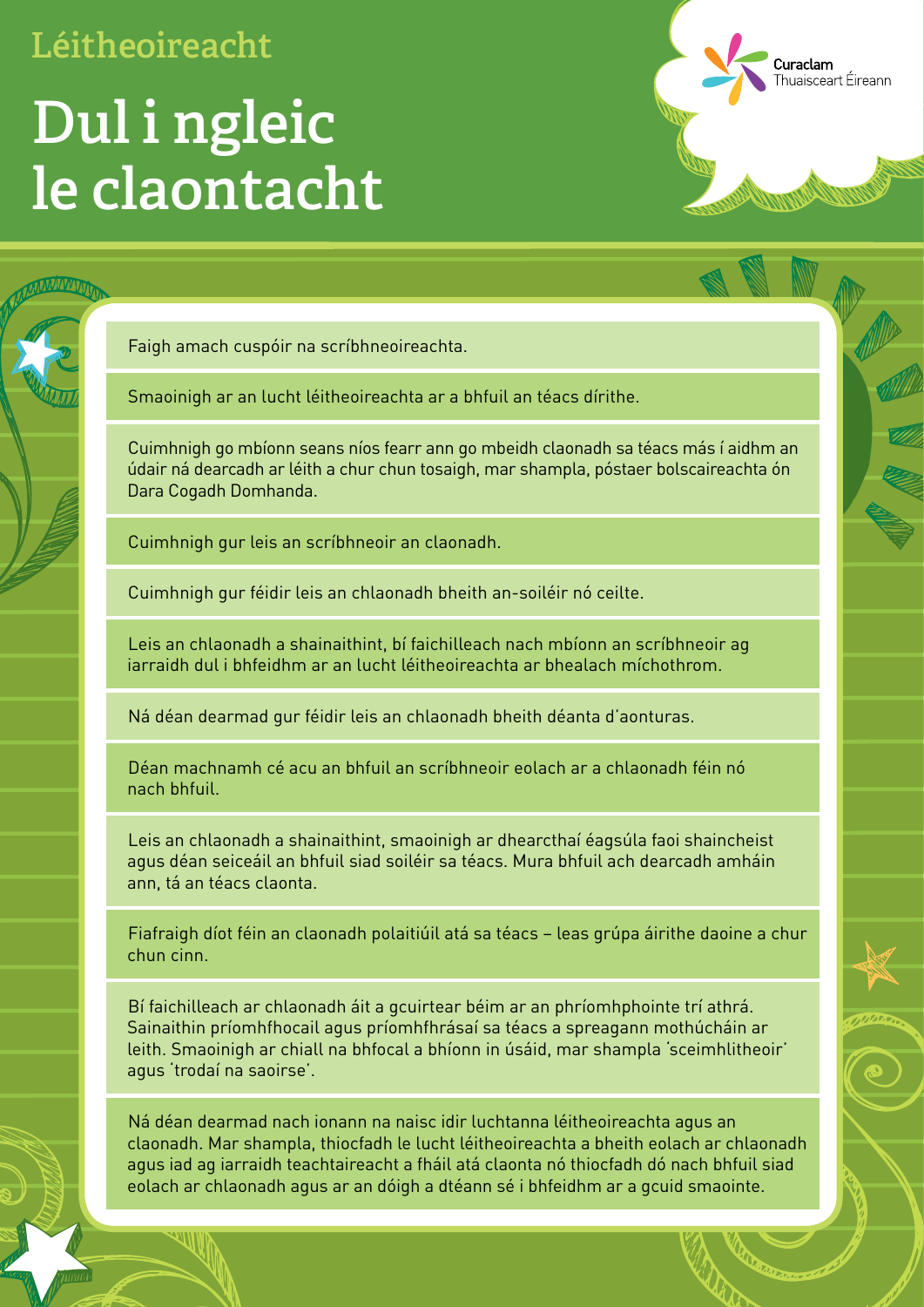### **Cur chuige maidir le focal deacair**

Fuaimnigh na foghair nó na fuaimeanna éagsúla atá mar chuid den fhocal.

**Curaclam**<br>Thuaisceart Éireann

Cuir ceist ort féin, an bhfuil an tús nó an deireadh céanna aige is atá ag focal ar bith atá ar eolas agat.

Smaoinigh ar cé acu focal a mbeadh ciall leis ag an phointe seo den abairt.

Smaoinigh ar an chineál focail a bheadh fóirsteanach ag an phointe seo den abairt, mar shampla ainmfhocal, aidiacht nó briathar.

Léigh na focail eile i ndiaidh an fhocail chun leid ar bith san abairt a aimsiú maidir le brí an fhocail nach bhfuil ar eolas agat.

Léigh an abairt arís ón tús ar mhaithe le leid ar bith a aimsiú, leid nach bhfaca tú ag an tús.

Féach ar íomhánna nó pictiúr ar bith sa téacs a thabharfadh leid duit.

Stad nó glac sos ag lánstadanna agus ag camóga ar mhaithe le ciall a bhaint as an téacs.

Coimhéad na focail topaice.

Léigh amach go laethúil focal topaice ar bith atá ar taispeáint i do sheomra ranga.